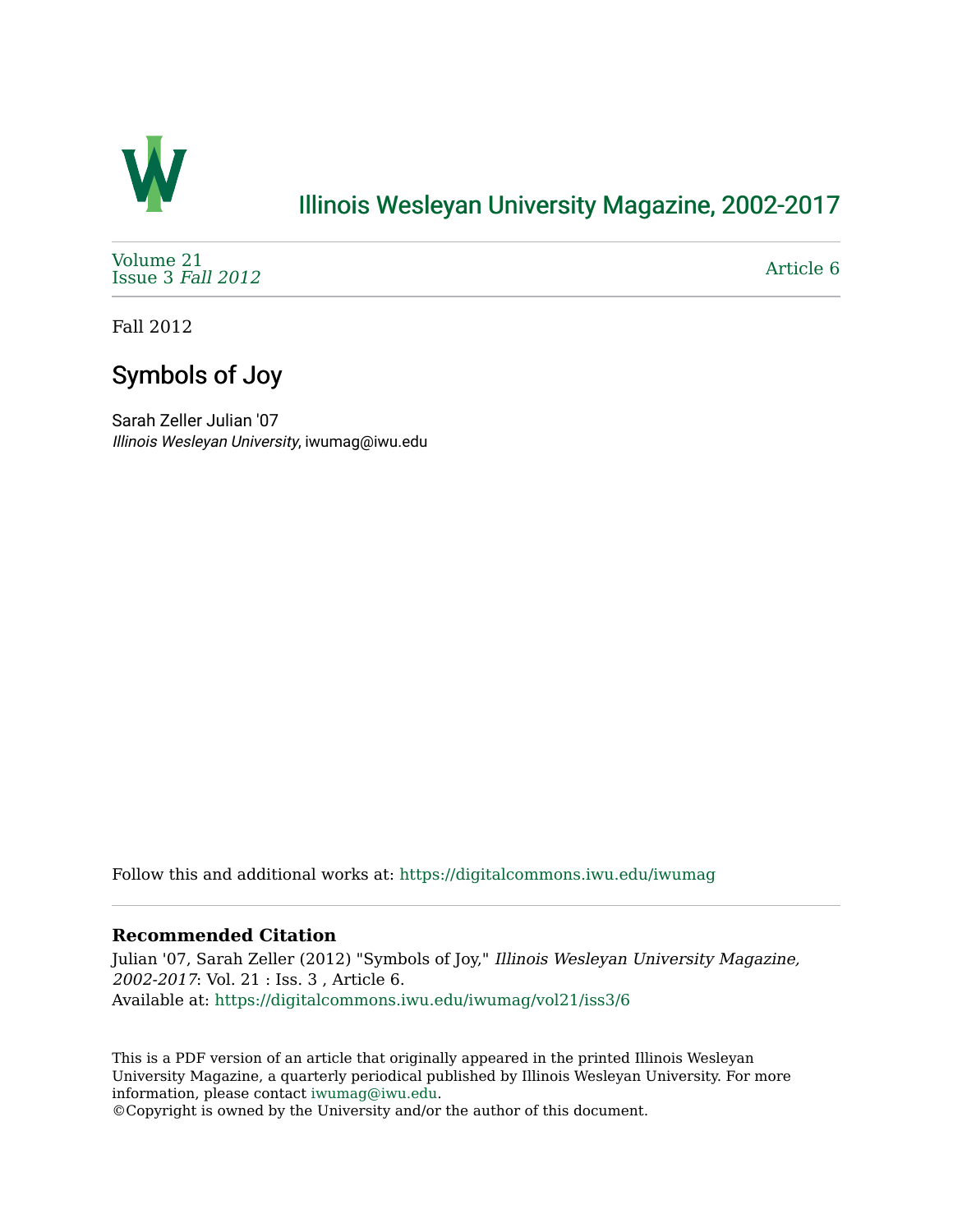## **Symbols of Joy**

### **At the wedding of Mahera (Tapia) Khanshab '05, alumni celebrate traditions, both new and old.**

#### **Story by SARAH (ZELLER) JULIAN '07**



**Mahera Tapia Khanshab is surrounded by her bridesmaids; four of them are fellow IWU alumnae.**

In the spirit of Illinois Wesleyan's commitment to diversity, classmates of Mahera Tapia Khanshab '05 got the opportunity to experience Indian culture firsthand when they attended a series of traditional celebrations for her wedding. Friends and family from around the world united to celebrate the union of Mahera and her husband Taha.

"Both Taha and I are of the same religion and same community, so I always knew that I would follow traditional ceremonies," Mahera says. "I grew up with all these traditional customs, so I always wanted to fully embrace our culture for my wedding. I knew I wasn't going to wear a white dress."

In fact, she wore several dresses — the ceremonies included eight separate functions in the tradition of the Dawoodi Bohra community. The ornate, handmade gowns were one of the many differences from typical American weddings, according to bridesmaid Denise Boban '05. "Mahera's dad explained to me that they are all brightly colored, as opposed to the typical white wedding dress, as a symbol of the joy and celebration of the occasion," she says.

At the Pannau, a ceremony at the couple's mosque, the groom arrived riding a white horse as part of a wedding procession. "Prior to this event, us girls were a little nervous because we were wearing traditional Bohra attire we had borrowed from Mahera's mom and aunties, and we weren't sure if we were wearing them properly," Denise recalls. But her fears vanished after arriving. "All of Mahera's Bohra family and friends were so friendly and welcoming, it became clear that it didn't matter whether we had tied our scarves correctly or not. What followed was a beautiful ceremony, with more colorful and ornate decorations and lovely traditional prayers and songs, in which Taha vowed to Mahera's family that he would be a good, loving husband to her."